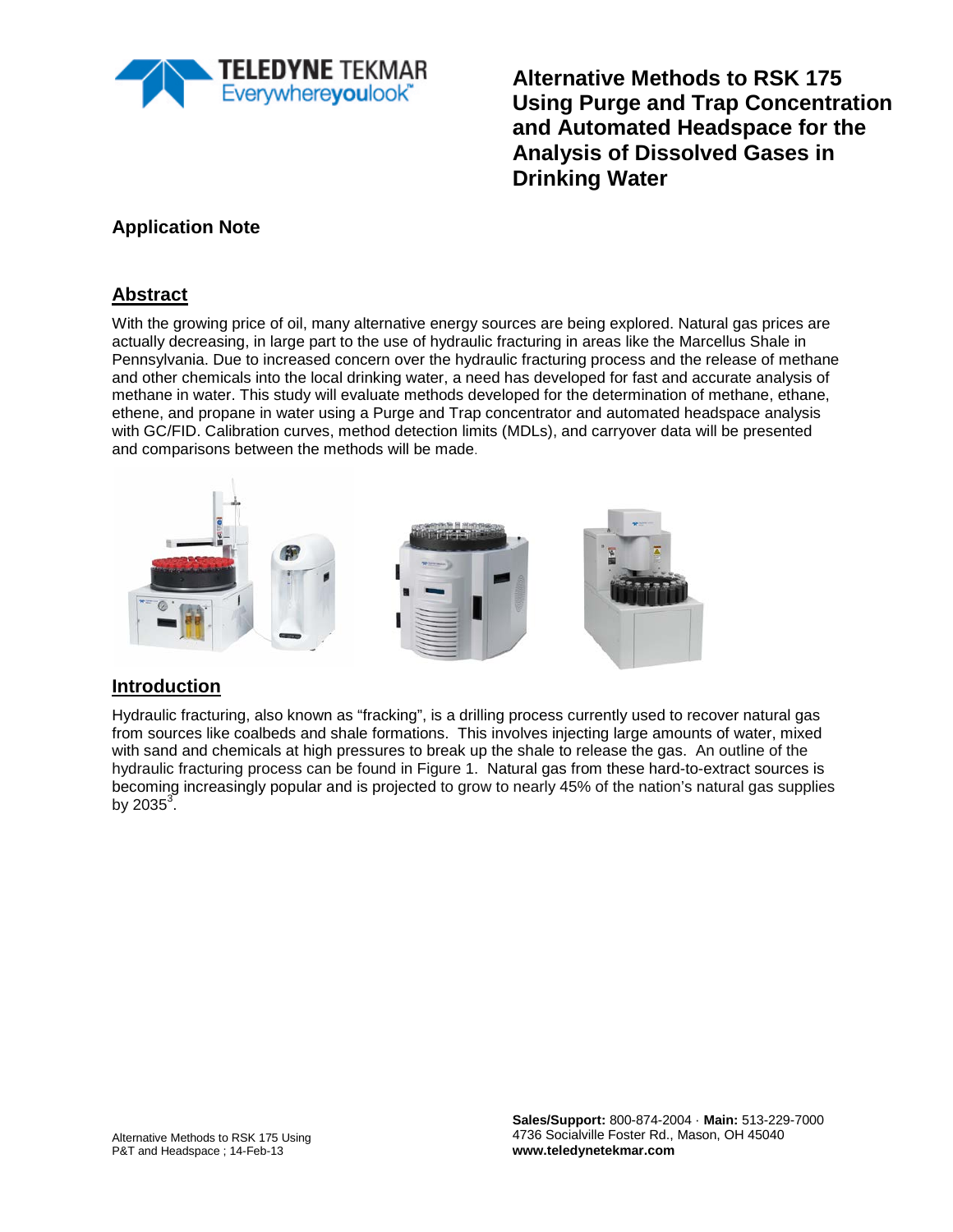



Courtesy of Ohio Department of Natural Resources Division of Mineral Resources Management (Illustration modified by TOMWC)

*Figure 1: Process of Hydraulic Fracturing to Drill for Natural Gas<sup>4</sup>*

Even though hydraulic fracturing is a relatively old practice, first employed over 60 years ago to drill for oil in Oklahoma<sup>5</sup>, there has been little research into the impact of its increasing use as a drilling process for natural gas. With growing concern over the environmental effects of fracking on water quality, the United States EPA has begun studies to monitor the treatment methods and environmental impact with the goal of standardization by 2013/2014<sup>6</sup>. Figure 2 shows a map of shale gas formations in the North America indicating the potential widespread environmental impact the fracking process could have.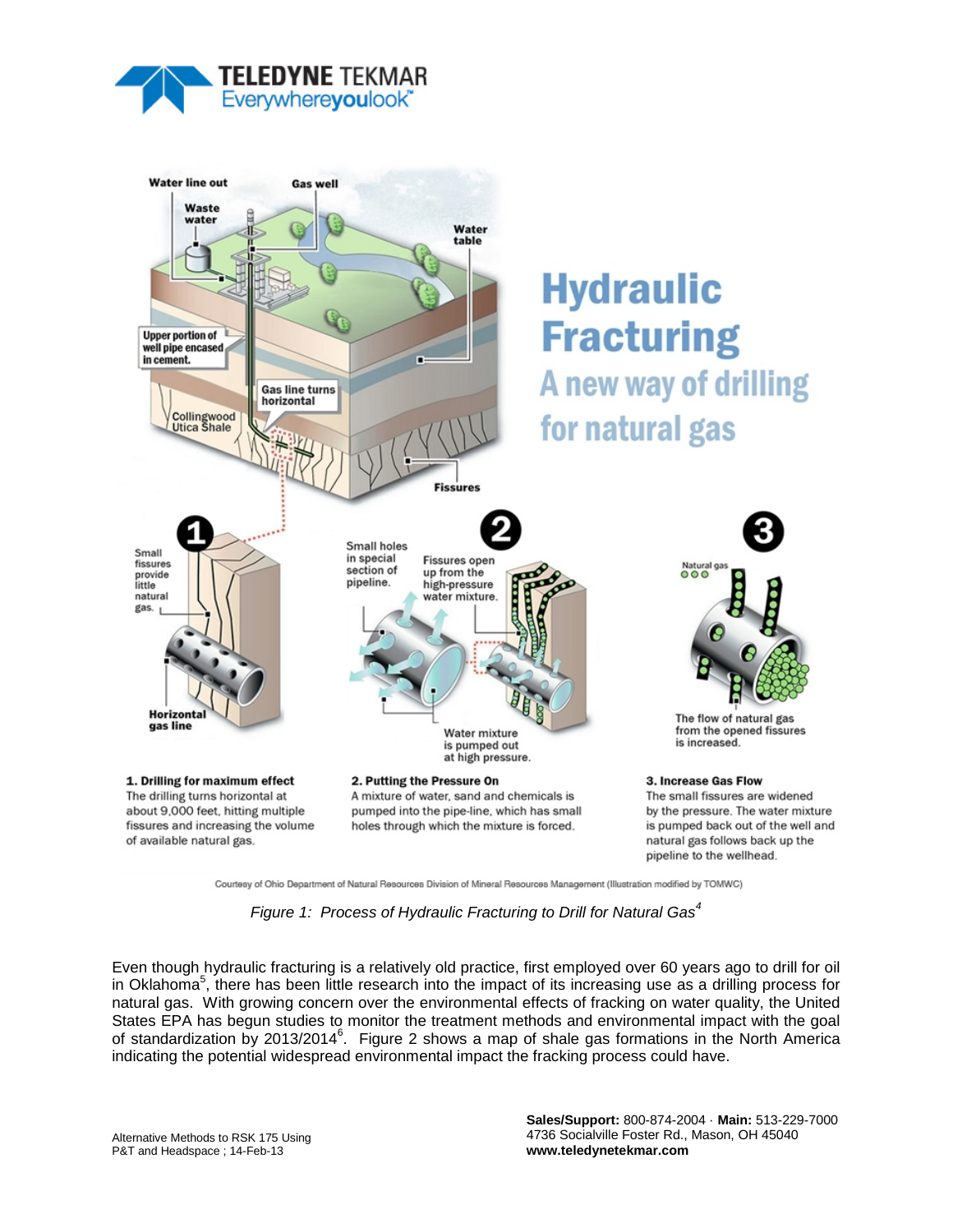

The current method for determining natural gas constituents (methane, ethane, and ethene) in water is RSK 175<sup>1</sup>. This method is employed for the analysis of dissolved gases in drinking water using a headspace equilibration technique. Propane has been added to this list in modified methods such as BOL6019<sup>2</sup>, developed by the Pennsylvania Department of Environmental Protection (PADEP). This analysis also requires more modern automated headspace analyzers. A flame ionization detector (FID) will be employed for this study, although RSK 175<sup>1</sup> also allows thermal conductivity (TCD) as well as electron capture detectors (ECD) to be used. This application demonstrates alternative analyses, including purge and trap concentration and automated headspace, to create simple and efficient methods for analyzing dissolved gases.



Source: U.S. Energy Information Administration based on data from various published studies. Canada and Mexico plays from ARI.<br>Updated: May 9, 2011

*Figure 2: Shale Gas Formations in North America<sup>7</sup>*

For this study, a Stratum Purge and Trap Concentrator (PTC) was used in conjunction with an AQUATek 100 Autosampler. This set-up allows for complete automation of sample preparation for the analysis of liquid samples for purge and trap. A recirculating chiller bath was also utilized to maintain a sample temperature of less than 10° C. This technique also requires a 5 mL purge volume. Additionally, the HT3 and Versa Headspace analyzers, utilizing a loop sampling technique, used a 10 mL sample volume for this analysis.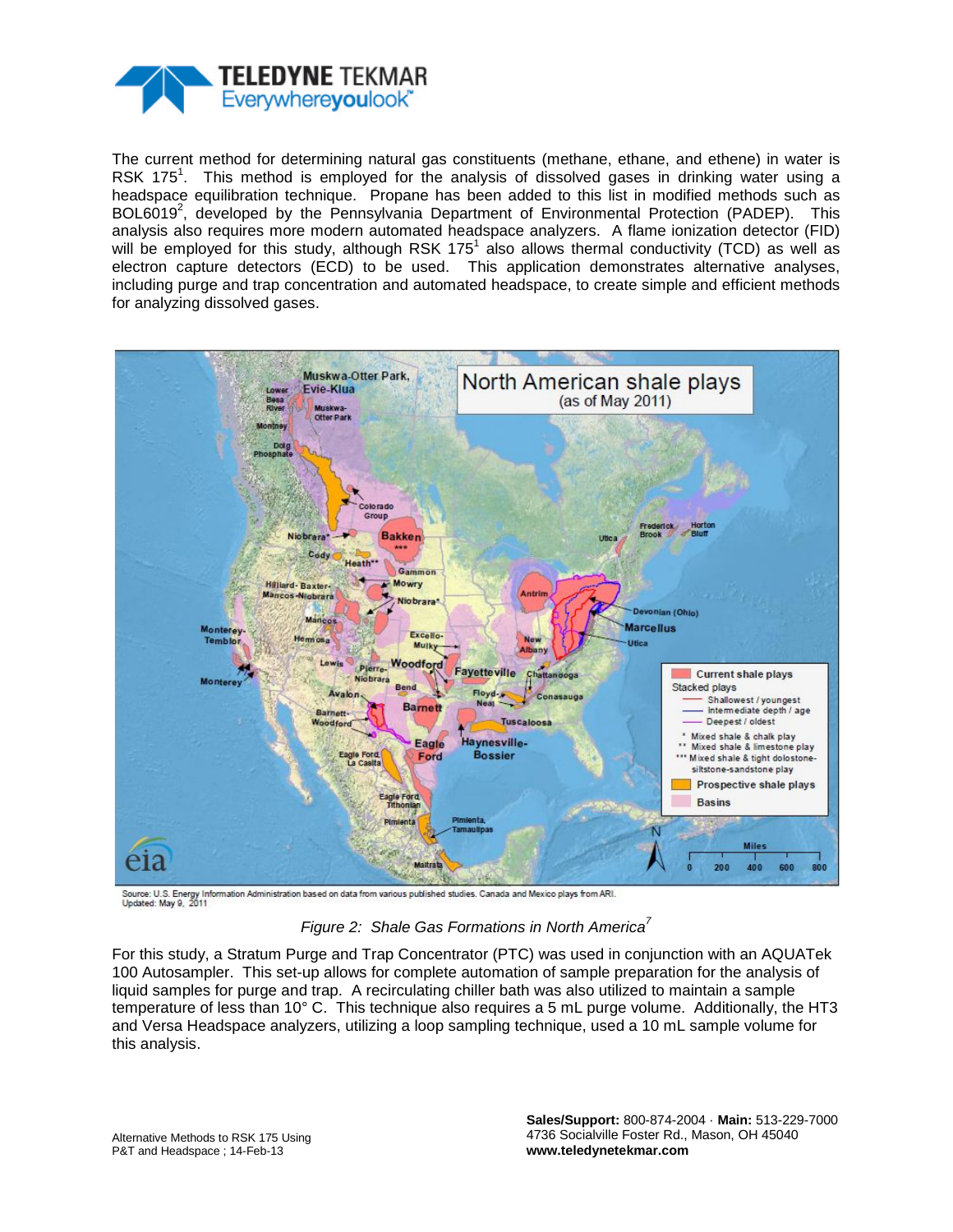

Utilizing a GC/FID, a linear calibration was performed and percent Relative Standard Deviation (%RSD) and Method Detection Limits (MDLs) were determined for the full list of compounds. Similarly to BOL6019<sup>2</sup>, calibrations were performed on aqueous standards rather than the gaseous standards used in RSK 175<sup>1</sup>. Percent carryover was also evaluated for the purge and trap method.

#### **Experimental-Instrument Conditions**

The Stratum PTC and AQUATek 100 Autosampler as well as the HT3 and Versa Headspace analyzers were coupled to a GC/FID for analysis. Teledyne Tekmar's new proprietary trap (P/N: 15-0885-403) was also utilized for the purge and trap method. The GC was configured with a Restek Rt-U-BOND 15 m x 0.53 mm x 20 µm column. The GC/FID parameters are outlined in Tables 1 and 2. Table 3 outlines the P&T and autosampler conditions. A recirculating chiller bath was also employed to maintain sample temperatures below 10° C. Table 4 outlines the conditions for the headspace analyses.

|               | <b>GC Parameters</b>                                               | <b>FID Parameters</b> |                             |  |
|---------------|--------------------------------------------------------------------|-----------------------|-----------------------------|--|
| GC:           | GC/FID                                                             | Temperature:          | $190^{\circ}$ C             |  |
| Column:       | Restek Rt-U-Bond 15m x 0.53mm x 20µm,<br>1.0 psi constant pressure | Hydrogen Flow:        | 35 mL/min                   |  |
| Oven Program: | 35° C for 4 min, 20° C/min to 190° C hold<br>for $2 \text{ min}$   | Air Flow:             | 300 mL/min                  |  |
| Inlet:        | $190^\circ$ C                                                      | Mode:                 | <b>Constant Makeup Flow</b> |  |
| Gas:          | Helium                                                             | Makeup Flow:          | 30 mL/min                   |  |
| Split Ratio:  | 20:1                                                               | Makeup Gas:           | Helium                      |  |

| <b>FID Parameters</b> |                             |  |  |  |
|-----------------------|-----------------------------|--|--|--|
| Temperature:          | $190^{\circ}$ C             |  |  |  |
| Hydrogen Flow:        | 35 mL/min                   |  |  |  |
| Air Flow:             | 300 mL/min                  |  |  |  |
| Mode:                 | <b>Constant Makeup Flow</b> |  |  |  |
| Makeup Flow:          | 30 mL/min                   |  |  |  |
| Makeup Gas:           | Helium                      |  |  |  |

*Tables 1 & 2: GC and FID Parameters*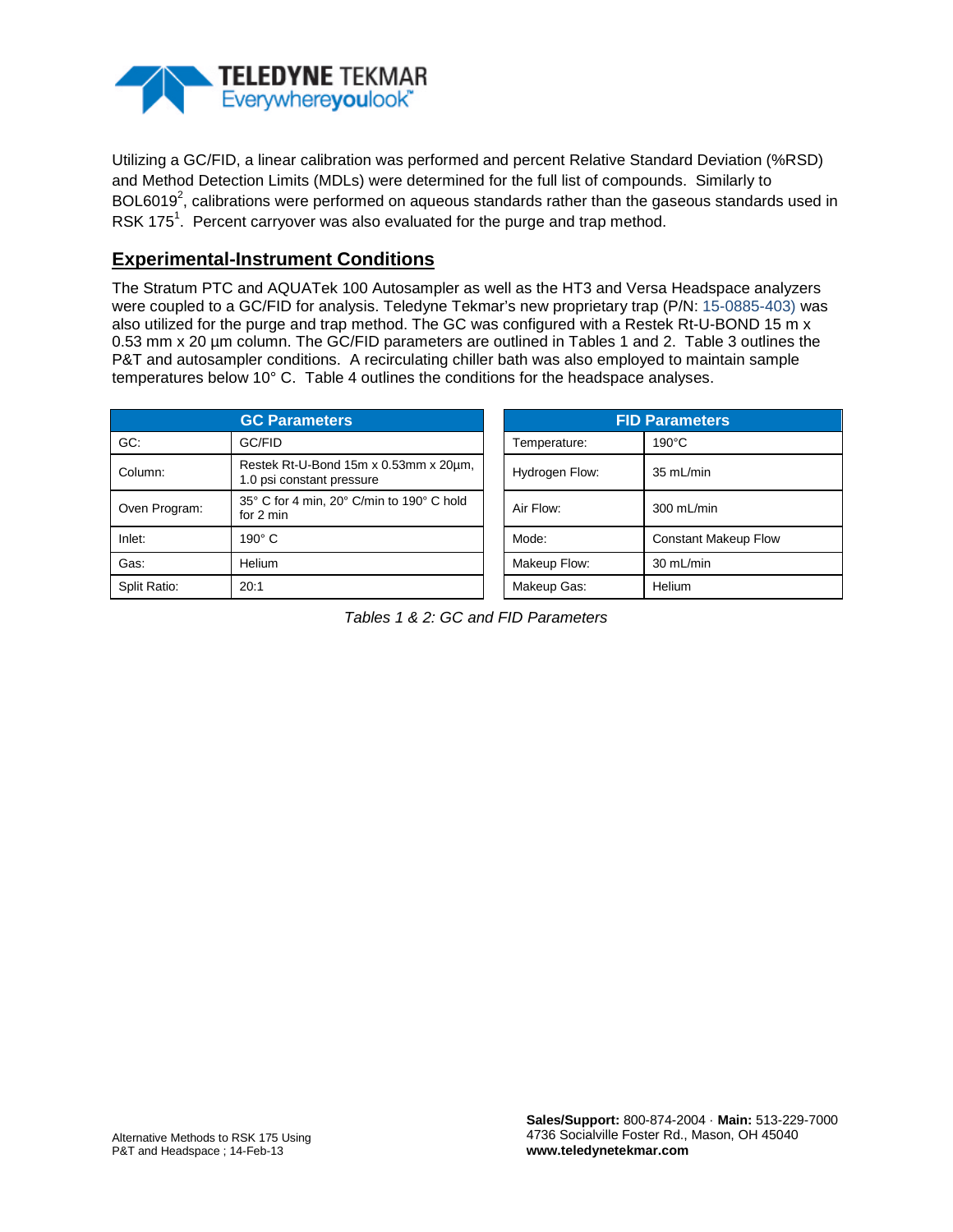

| <b>Stratum PTC and AQUATek 100 Parameters</b> |                |                            |                        |  |  |  |
|-----------------------------------------------|----------------|----------------------------|------------------------|--|--|--|
| <b>Variable</b>                               | <b>Value</b>   | <b>Variable</b>            | <b>Value</b>           |  |  |  |
| Pressurize Time                               | $0.35$ min     | <b>Purge Time</b>          | $1.5 \text{ min}$      |  |  |  |
| Sample Transfer Time                          | $0.35$ min     | <b>Purge Temp</b>          | $20^\circ$ C           |  |  |  |
| Rinse Loop Time                               | $0.30$ min     | <b>Purge Flow</b>          | 10 mL/min              |  |  |  |
| Sweep Needle Time                             | $0.30$ min     | Dry Purge Time             | $0.0$ min              |  |  |  |
| <b>Bake Rinse</b>                             | On             | Dry Purge Temp             | $20^{\circ}$ C         |  |  |  |
| <b>Bake Rinse Cycles</b>                      | 1              | Dry Purge Flow             | 100 mL/min             |  |  |  |
| <b>Bake Rinse Drain Time</b>                  | $0.35$ min     | <b>GC Start</b>            | <b>Start of Desorb</b> |  |  |  |
| Presweep Time                                 | $0.25$ min     | <b>Desorb Preheat Temp</b> | $95^\circ$ C           |  |  |  |
| <b>Water Temp</b>                             | $90^\circ$ C   | Desorb Drain               | O <sub>n</sub>         |  |  |  |
| <b>Valve Oven Temp</b>                        | 80° C          | <b>Desorb Time</b>         | $2.00$ min             |  |  |  |
| <b>Transfer Line Temp</b>                     | $80^\circ$ C   | Desorb Temp                | $100^\circ$ C          |  |  |  |
| Sample Mount Temp                             | $60^\circ$ C   | <b>Desorb Flow</b>         | 300 mL/min             |  |  |  |
| Purge ready Temp                              | 35° C          | <b>Bake Time</b>           | 15.00 min              |  |  |  |
| <b>Condenser Ready Temp</b>                   | $40^\circ$ C   | <b>Bake Temp</b>           | 100° C                 |  |  |  |
| <b>Condenser Purge Temp</b>                   | $20^\circ$ C   | <b>Bake Flow</b>           | 400 mL/min             |  |  |  |
| <b>Standby Flow</b>                           | 10 mL/min      | <b>Condenser Bake Temp</b> | 200° C                 |  |  |  |
| Pre-Purge Time                                | $0.5$ min      |                            |                        |  |  |  |
| <b>Pre-Purge Flow</b>                         | 40.0mL/min     |                            |                        |  |  |  |
| Sample Heater                                 | Off            |                            |                        |  |  |  |
| Sample Preheat Time                           | $1.00$ min     |                            |                        |  |  |  |
| Sample Temp                                   | $40^{\circ}$ C |                            |                        |  |  |  |

*Table 3: Stratum PTC and AQUATek 100 Parameters (Stratum PTC Parameters are in Blue)*

| <b>Teledyne Tekmar HT3 Parameters</b> |                 |                |  |  |  |  |
|---------------------------------------|-----------------|----------------|--|--|--|--|
| <b>Variable</b>                       | HT <sub>3</sub> | <b>Versa</b>   |  |  |  |  |
| <b>Constant Heat Time</b>             | On              | N/A            |  |  |  |  |
| GC Cycle Time                         | 21.00 min       | 21.00 min      |  |  |  |  |
| Valve Oven Temp                       | $100^\circ$ C   | $100^\circ$ C  |  |  |  |  |
| <b>Transfer Line Temp</b>             | 100 °C          | $100^\circ$ C  |  |  |  |  |
| <b>Standby Flow Rate</b>              | 50 mL/min       | N/A            |  |  |  |  |
| Platen/Sample Temp                    | $64^{\circ}$ C  | $64^{\circ}$ C |  |  |  |  |
| Platen Temp Equil Time                | $0.50$ min      | $0.50$ min     |  |  |  |  |
| Sample Equil Time                     | 30.00 min       | 30.00 min      |  |  |  |  |
| Mixer                                 | Off             | Off            |  |  |  |  |
| <b>Mixing Time</b>                    | 5.00 min        | 2.00 min       |  |  |  |  |
| Mixing Level                          | Level 5         | Medium         |  |  |  |  |
| Mixer Stabilize Time                  | $0.50$ min      | $0.50$ min     |  |  |  |  |
| Pressurize                            | 10 psig         | 10 psig        |  |  |  |  |
| Pressurize Time                       | 2.00 min        | 2.00 min       |  |  |  |  |
| Pressurize Equil Time                 | $0.20$ min      | $0.25$ min     |  |  |  |  |
| Loop Fill Pressure                    | 7 psig          | 7 psig         |  |  |  |  |
| Loop Fill Time                        | 2.00 min        | 2.00 min       |  |  |  |  |
| <b>Inject Time</b>                    | $0.50$ min      | $0.50$ min     |  |  |  |  |

*Table 4: HT3 and Versa Automated Headspace Parameters (gray parameters were not used).*

**Sales/Support:** 800-874-2004 · **Main:** 513-229-7000 4736 Socialville Foster Rd., Mason, OH 45040 **www.teledynetekmar.com**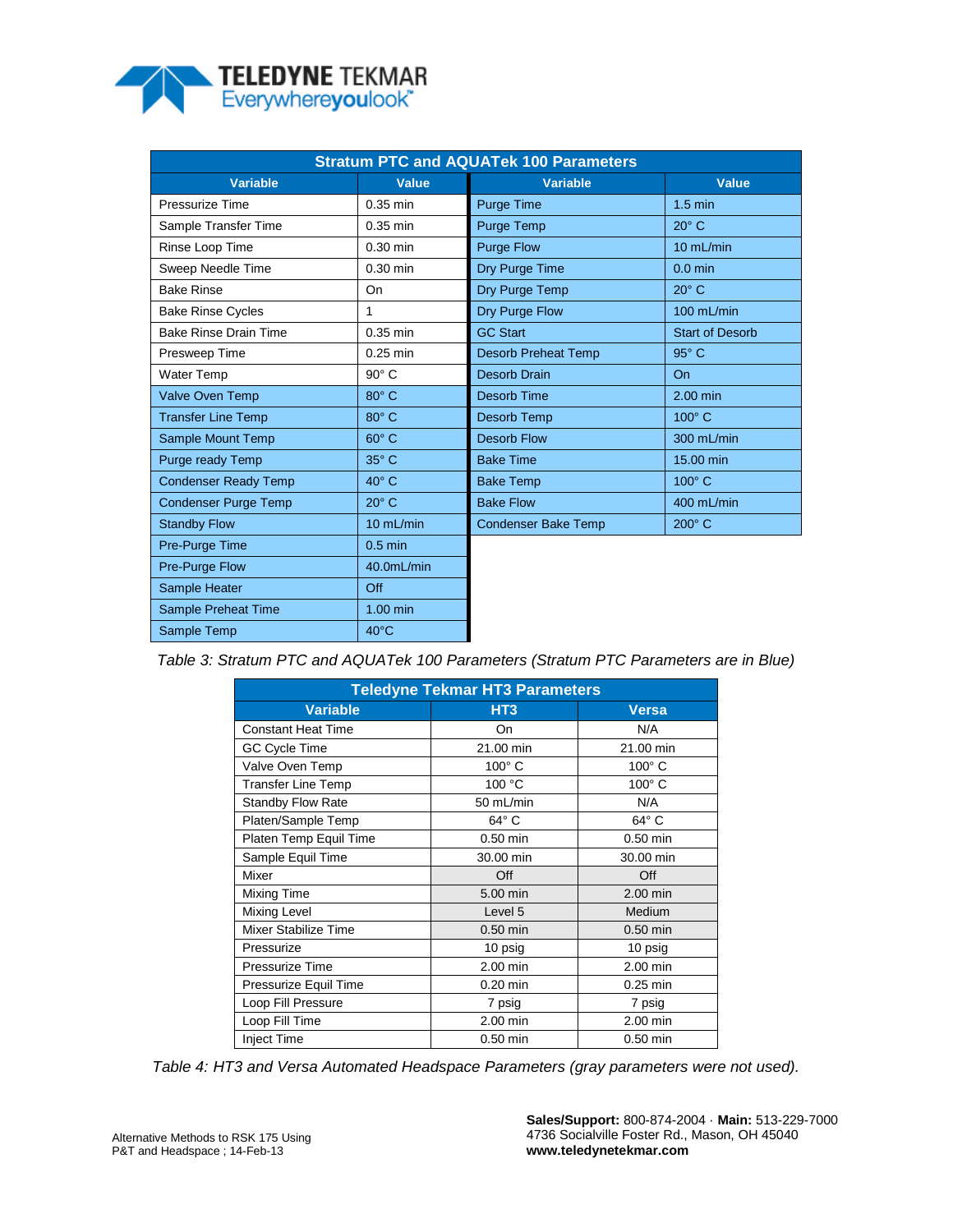

# **Calibration Data**

To make the stock solutions, a 500 mL volumetric flask filled with de-ionized water was placed in an ice water bath and purged with a reference gas corresponding to each of the four analytes. Each gas was bubbled through chilled water for two hours to make individual concentrated standards. Unlike in RSK 175<sup>1</sup>, calibrations in BOL6019<sup>2</sup> are performed using aqueous rather than gaseous standards. This study also employs an aqueous calibration, where standards are analyzed under the same conditions as samples.

Calibration standards were made from serial dilutions of these stock standards by calculating the concentration of saturated gas solutions in water at 0°C. For example, the saturation point of methane in 0°C water is 39.59 mg/L at atmospheric pressure. Calibration standards were made in 50 mL volumetric flasks filled to volume with chilled de-ionized water over a range of 7.92 ppb to 19.8 ppm. Samples were transferred to headspace free 40 mL vials for analysis. These standards were additionally made for the remaining compounds of interest. Similarly, calibration standards for the headspace analysis were generated from dilutions of this stock standard, but due the fixed volumes used in the method the calibration ranges differed slightly from the purge and trap method.

The calibration data generated during this study was evaluated by linearity ( $r^2$ ) and percent Relative Deviation (%RSD). Method detection limits were also established for all compounds by analyzing seven low level replicates. Calibration data and MDLs can be found in Table 5 for the P&T method and Table 6 for the HT3 and Versa. In addition, an example of an overlay chromatogram showing each standard can be found in Figure 3. Figure 4 presents a chromatogram of a mixed gas standard as well as an overlay showing there is no discernible difference in response between the headspace systems. A blank analyzed after the highest calibration standard was used to calculate the percent carryover for the P&T method which was less than 0.04% for all compounds.

| <b>Compound</b> | <b>Calibration Range</b> | <b>Relative</b><br><b>Response</b><br><b>Factor (RRF)</b> | Linearity<br>$(r^2)$ | % Relative<br><b>Deviation</b><br>$(*RSD)$ | <b>Method</b><br><b>Detection</b><br><b>Limit (MDL)</b> | $\frac{9}{6}$<br><b>Carryover</b> |
|-----------------|--------------------------|-----------------------------------------------------------|----------------------|--------------------------------------------|---------------------------------------------------------|-----------------------------------|
| Methane         | 7.92 ppb to 19.8 ppm     | 166                                                       | 1.000                | 2.0                                        | $0.4$ ppb                                               | 0.04%                             |
| <b>Ethene</b>   | 56.2 ppb to 281 ppm      | 587                                                       | 0.9995               | 4.5                                        | 31 ppb                                                  | 0.03%                             |
| Ethane          | 26.4 ppb to 132 ppm      | 621                                                       | 0.9998               | 13.9                                       | 21 ppb                                                  | 0.04%                             |
| Propane         | 29.4 ppb to 147 ppm      | 803                                                       | 0.9999               | 12.0                                       | 18 ppb                                                  | 0.04%                             |

*Table 5: Calibration and MDL Data for Methane, Ethane, Ethene, and Propane using the Stratum PTC*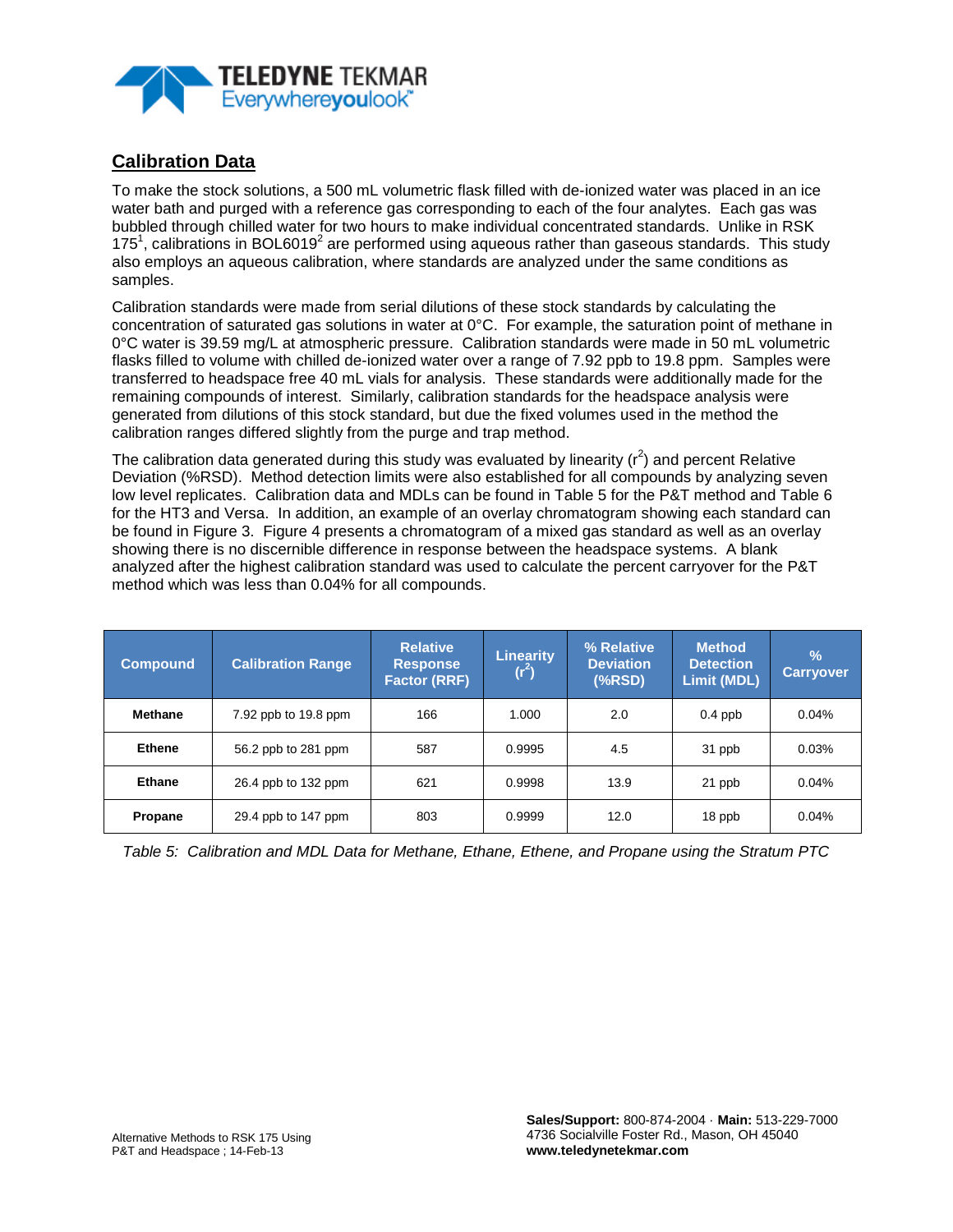



*Figure 3: Overlay Chromatograms of Gas Standards using the Purge and Trap method*

| <b>Compound</b> | <b>Calibration</b><br>Range | Linearity $(r^2)$ |              | % Relative Standard<br><b>Deviation (%RSD)</b> |       | <b>Method Detection</b><br><b>Limit (MDL)</b> |              |
|-----------------|-----------------------------|-------------------|--------------|------------------------------------------------|-------|-----------------------------------------------|--------------|
|                 |                             | HT <sub>3</sub>   | <b>Versa</b> | HT <sub>3</sub>                                | Versa | HT <sub>3</sub>                               | <b>Versa</b> |
| <b>Methane</b>  | 20 ppb to 24 ppm            | 0.9981            | 0.9958       | 3.8                                            | 6.6   | 2 ppb                                         | 2 ppb        |
| <b>Ethene</b>   | 141 ppb to 169<br>ppm       | 0.9979            | 0.9966       | 6.2                                            | 11.1  | 25 ppb                                        | 19 ppb       |
| <b>Ethane</b>   | 66 ppb to 79 ppm            | 0.9987            | 0.9992       | 6.0                                            | 8.1   | 5 ppb                                         | 7 ppb        |
| Propane         | 74 ppb to 88 ppm            | 0.9989            | 0.9992       | 2.2                                            | 5.1   | 6 ppb                                         | 4 ppb        |

*Table 6: Calibration Data for Methane, Ethene, Ethane, and Propane using the HT3 and Versa Headspace Analyzers*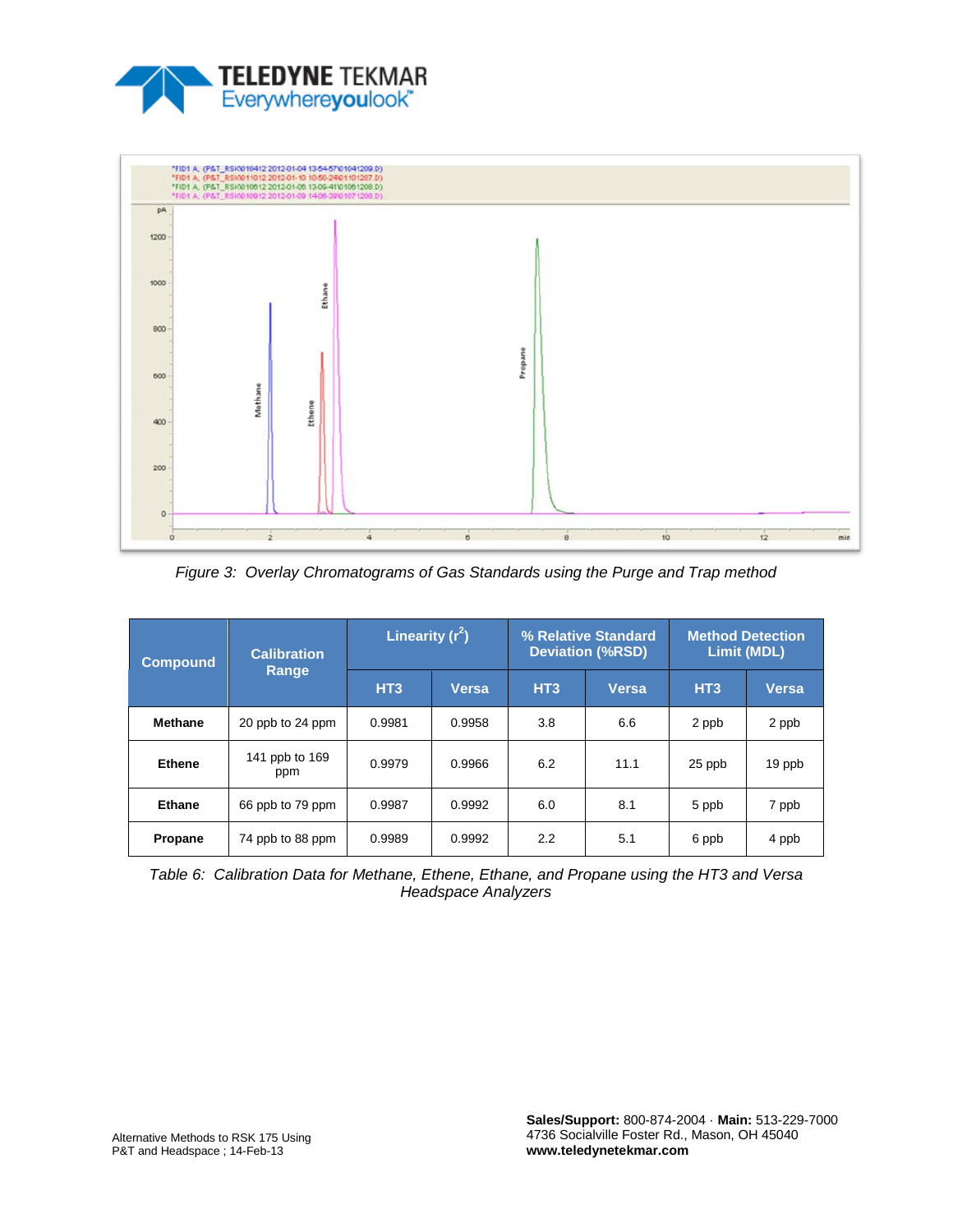



*Figure 4: Gas Chromatogram Comparison of Methane and Ethane between the HT3 and the Versa and a Chromatogram of the Four Gases.* 

## **Conclusions**

With increased interest in alternative energy sources, hydraulic fracturing has become a common practice in the extraction of natural gas from coalbeds and shale formations across the United States. Unfortunately, there has not been adequate time to measure the environmental impact of these procedures. Regulatory agencies are looking for easy and reliable testing methods to monitor these effects.

This study demonstrates methods for analyzing these gases using the Teledyne Tekmar's Stratum PTC/AQUATek 100 Autosampler and HT3 and Versa Headspace analyzers coupled with a GC/FID system. These methods met all performance criteria outlined in the current Headspace methods, RSK  $175<sup>1</sup>$  and BOL6019<sup>2</sup>. By completely automating the sample preparation, efficiency and throughput can be greatly increased while saving time and money. Using the purge and trap method, there is no need to manipulate the samples which eliminates the potential for human error and employs instrumentation already familiar to many environmental laboratories.